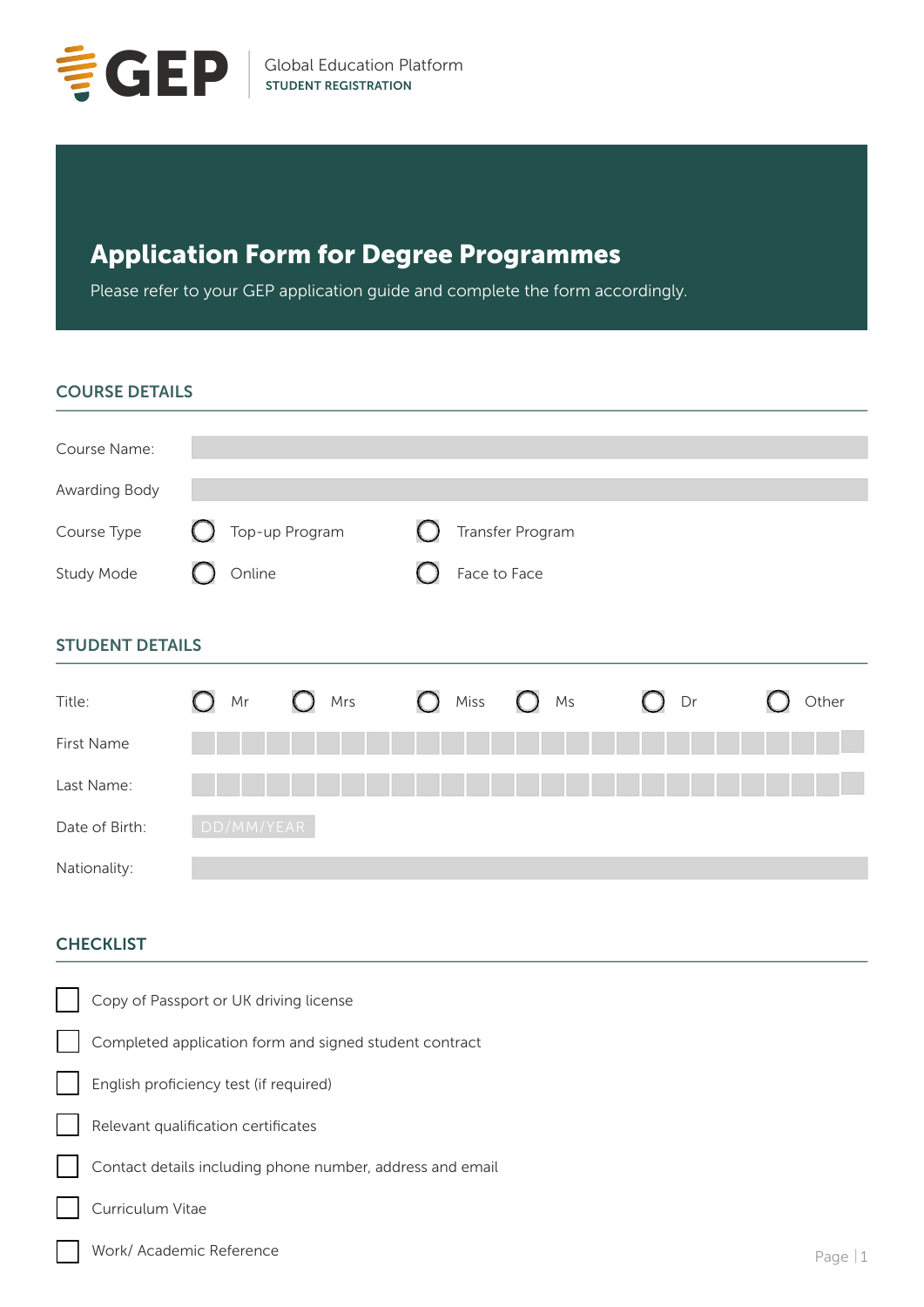

# Your Application Guide

Please carefully read this guide to avoid delays in the application process.

#### Personal Information

Please let us know if your contact details such as permanent and term time addresses, telephone numbers and e-mail address change.

### Course Details

Please check carefully whether you have met the entry requirements for your chosen course. Most of our courses require students to have a combination of educational as well as employment qualifications (such as work experiences).

### Educational Information

Please state your educational qualification starting most recent first. If you have not yet completed your qualification, please state the proposed completion date. We require you to submit copies of all your certificates and mark sheets with your application form. Please do not send the originals; we only require attested copies of your documents. If your documents are not in English, please include a translated copy with your application form.

#### Minimum IT Requirements

Students are expected to have a good internet connection to access the study platform.

# English Language Proficiency

If you are a non-native English speaker, you are required to submit evidence of your ability to communicate in English. This can be done by an independently verified English language test such as IELTS, Cambridge Certificate, etc. Please send the attested copies of such certificates with your application form.

### Employment Information

Please provide us details of your work experiences, starting from the most recent. Please mention clearly your duties and responsibilities with specific attention given to any tasks that are relevant for your chosen course. Please also mention clearly the start and end dates of your experiences. Also mention whether they are full time, part time or internships. Please also include copies of any work reference letters to support the activities that you have mentioned under 'Duties and Responsibilities'.

### Employment Information

The minimum course fee must be paid before a place is offered. If you are planning to apply for sponsorship or a bank loan, please tick the appropriate box under 'Course Fees'. We will then issue you a conditional offer email confirming your eligibility for your chosen study programme and the fees, enabling you to apply for your funds. Otherwise, tick 'Self-funded.' Please also budget for any potential exam resit fees, as these are not included in the initial course price.If you have any questions or concerns regarding this application from, please contact your Admission Manager.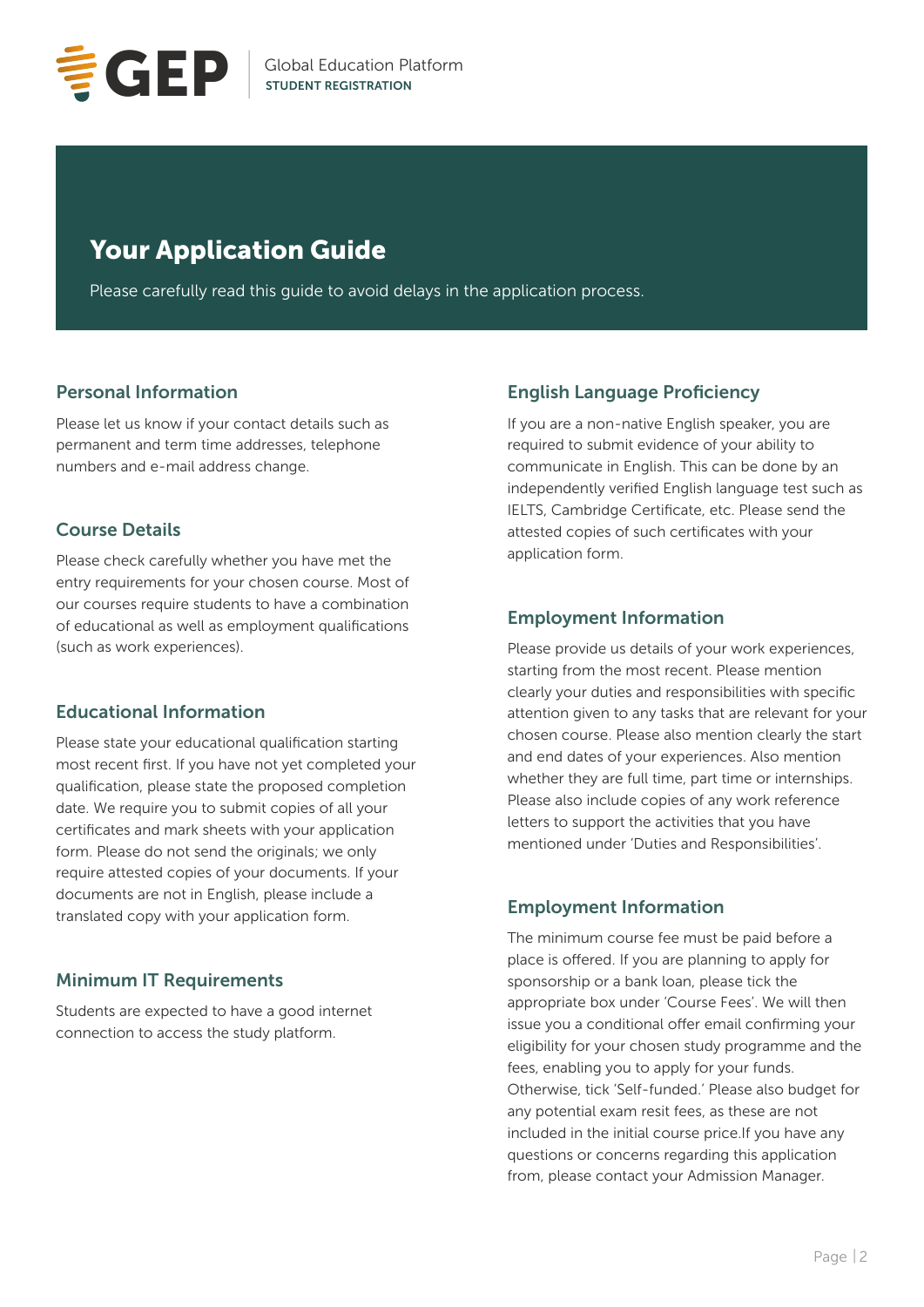# PERSONAL DETAILS

| Title:                 | $\mathsf{Mr}$ | Mrs                  | Miss<br>$\cup$ | $\mathsf{Ms}$                              | Dr                          | Other<br>$\bigcirc$ |
|------------------------|---------------|----------------------|----------------|--------------------------------------------|-----------------------------|---------------------|
| First Name             |               |                      |                |                                            |                             |                     |
| Last Name              |               |                      |                |                                            |                             |                     |
| Gender                 | Male<br>O     | Female<br>$\bigcirc$ |                |                                            |                             |                     |
| Nationality            |               |                      |                |                                            |                             |                     |
| Email                  |               |                      |                |                                            |                             |                     |
| Confirm Email          |               |                      |                |                                            |                             |                     |
| Alternative Email      |               |                      |                |                                            |                             |                     |
| Date of Birth          | DD/MM/YEAR    |                      |                |                                            |                             |                     |
| Permanent Telephone:   |               |                      |                |                                            |                             |                     |
| Landline               | ÷             |                      |                |                                            |                             |                     |
| Mobile                 | $\pm$         |                      |                |                                            |                             |                     |
| Permanent Address:     |               |                      |                |                                            |                             |                     |
| Street                 |               |                      |                |                                            |                             |                     |
| City                   |               |                      |                |                                            |                             |                     |
| PostCode               |               |                      |                |                                            |                             |                     |
| Country                |               |                      |                | * Permanent Address must match Nationality |                             |                     |
| Term Time Telephone:   |               |                      |                |                                            |                             |                     |
| Landline               |               |                      |                |                                            |                             |                     |
| Mobile                 |               |                      |                |                                            |                             |                     |
| Term Time Address:     |               |                      |                |                                            |                             |                     |
| Street                 |               |                      |                |                                            |                             |                     |
| City                   |               |                      |                |                                            |                             |                     |
| Post Code              |               |                      |                |                                            |                             |                     |
| Country                |               |                      |                |                                            |                             |                     |
| Other Contact Details: |               |                      |                |                                            |                             |                     |
| Viber                  |               |                      |                |                                            | * For verification purposes |                     |
| Skype                  |               |                      |                |                                            | * For verification purposes | Page $ 3 $          |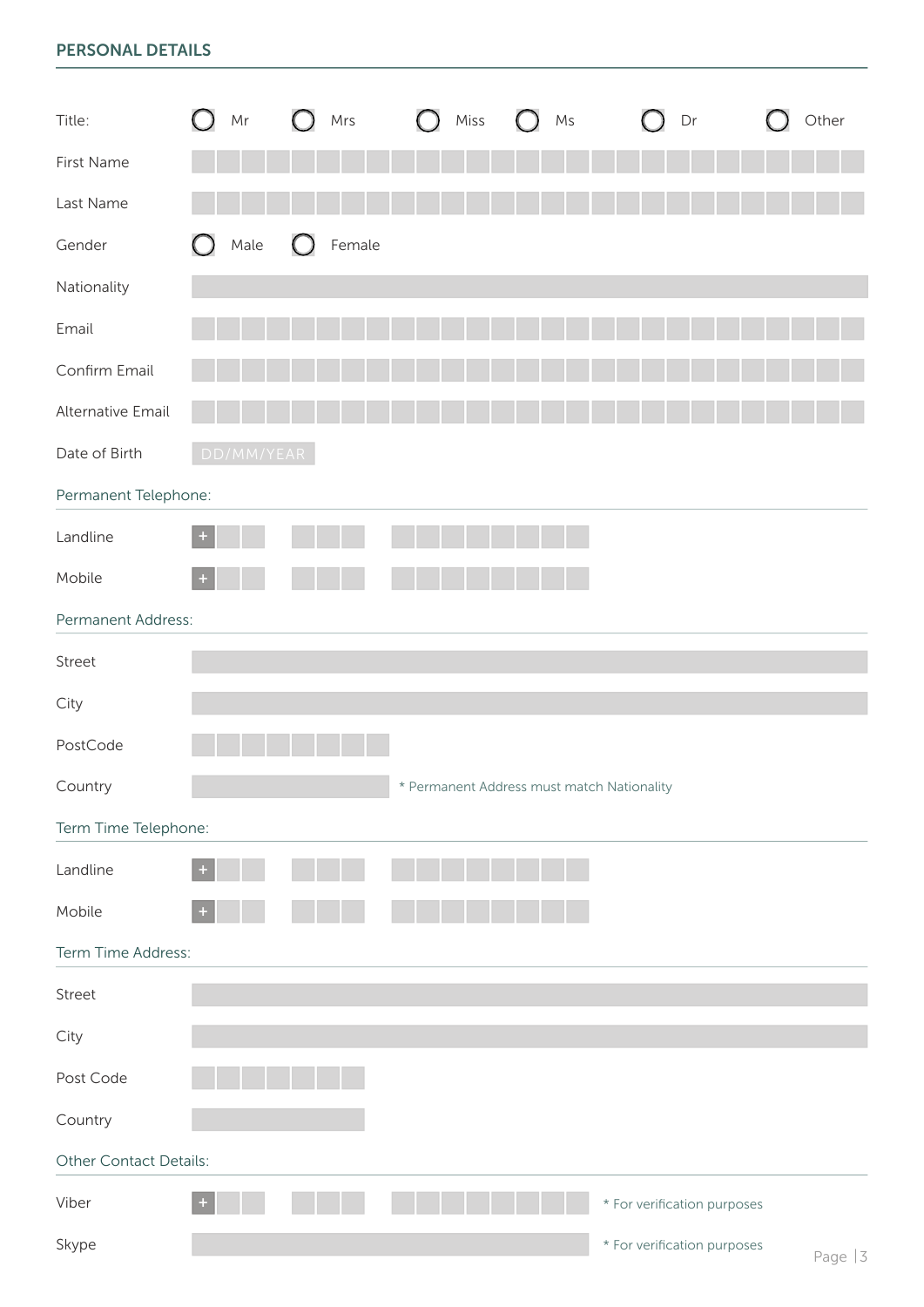| <b>NEXT OF KIN DETAILS</b>    |                 | *Please provide details of a contact person in case of emergency |                                  |                 |        |       |
|-------------------------------|-----------------|------------------------------------------------------------------|----------------------------------|-----------------|--------|-------|
| Title:                        | $\bigcap$<br>Mr | Mrs<br>$\cup$                                                    | Miss<br>$\left( \right)$         | $\bigcap$<br>Ms | $O$ Dr | Other |
| First Name                    |                 |                                                                  |                                  |                 |        |       |
| Last Name                     |                 |                                                                  |                                  |                 |        |       |
| Telephone                     |                 |                                                                  |                                  |                 |        |       |
| Email                         |                 |                                                                  |                                  |                 |        |       |
|                               |                 |                                                                  |                                  |                 |        |       |
| <b>COURSE DETAILS</b>         |                 |                                                                  |                                  |                 |        |       |
|                               |                 |                                                                  |                                  |                 |        |       |
| Awarding Body                 |                 |                                                                  |                                  |                 |        |       |
| Course Name                   |                 |                                                                  |                                  |                 |        |       |
| University Intake             |                 |                                                                  |                                  |                 |        |       |
|                               |                 |                                                                  |                                  |                 |        |       |
| <b>ENGLISH LANGUAGE LEVEL</b> |                 |                                                                  | *For non-native English speakers |                 |        |       |
|                               |                 |                                                                  |                                  |                 |        |       |
| <b>IELTS</b>                  | <b>ESOL</b>     | City & Guilds                                                    | Other (Specify)                  |                 |        |       |

EDUCATIONAL QUALIFICATIONS \*Please enclose an up to date Cirriculum Vitae with detailed information

| Qualification 1: |            |           |            |        |  |
|------------------|------------|-----------|------------|--------|--|
| Start Date:      | DD/MM/YEAR | End Date: | DD/MM/YEAR | Grade: |  |
| Qualification 2: |            |           |            |        |  |
| Start Date:      | DD/MM/YEAR | End Date: | DD/MM/YEAR | Grade: |  |
| Qualification 3: |            |           |            |        |  |
| Start Date:      | DD/MM/YEAR | End Date: | DD/MM/YEAR | Grade: |  |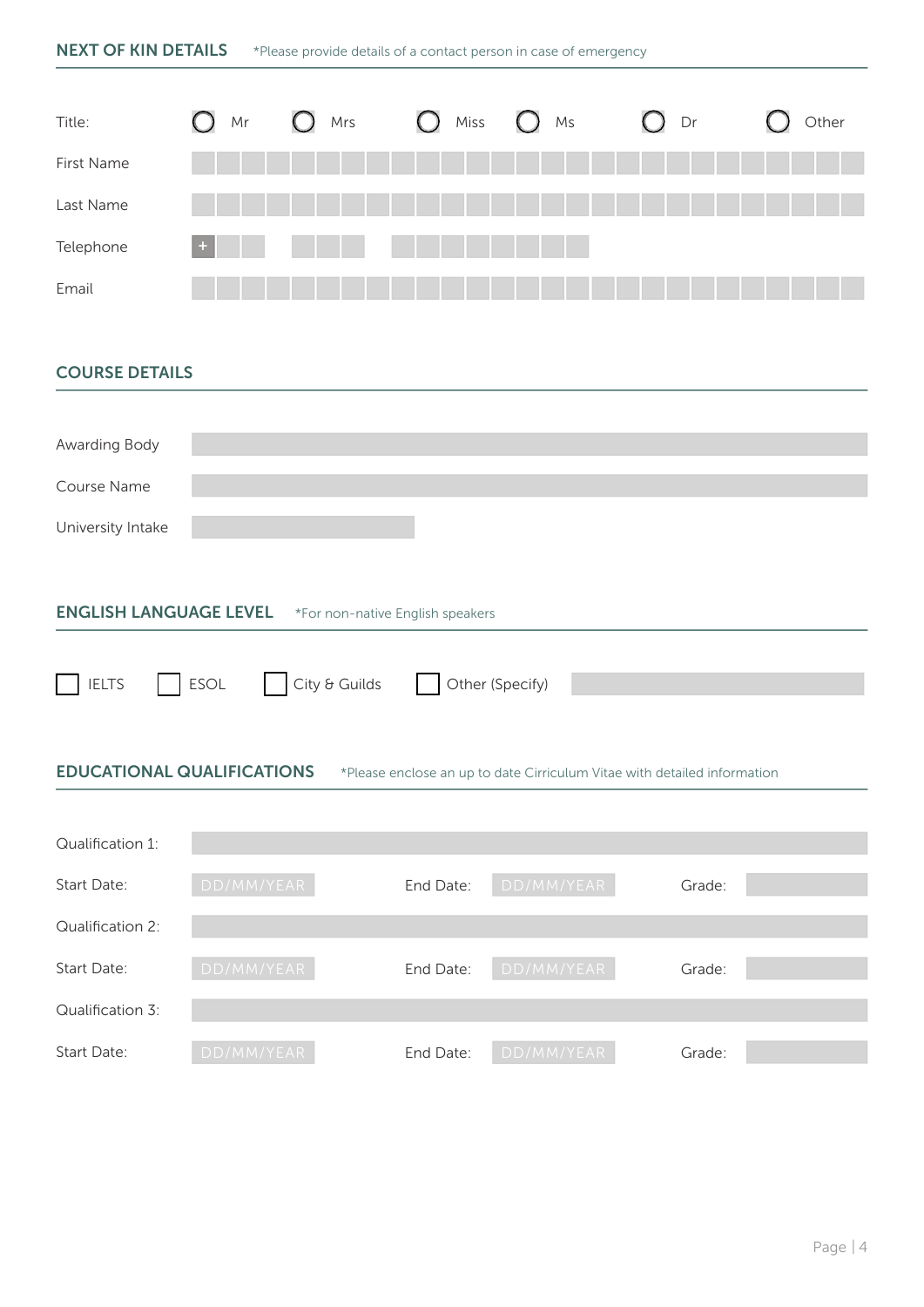| Position 1:                          |                   |           |                  |                                                                                                                |
|--------------------------------------|-------------------|-----------|------------------|----------------------------------------------------------------------------------------------------------------|
| Start Date:                          | DD/MM/YEAR        | End Date: | DD/MM/YEAR       | <b>Currently Working</b>                                                                                       |
| Main Duties and<br>Responsibilities: |                   |           |                  |                                                                                                                |
| Position 2:                          |                   |           |                  |                                                                                                                |
| Start Date:                          | DD/MM/YEAR        | End Date: | DD/MM/YEAR       | <b>Currently Working</b>                                                                                       |
| Main Duties and<br>Responsibilities: |                   |           |                  |                                                                                                                |
| <b>COURSE FEES</b>                   |                   |           |                  |                                                                                                                |
| Self Funded                          | Company Sponsored |           | <b>Bank Loan</b> | Local Access Point                                                                                             |
| <b>TERMS AND CONDITIONS</b>          |                   |           |                  |                                                                                                                |
|                                      |                   |           |                  | Please tick this box to confirm that you have read and agreed to the Terms and Conditions and Student Contract |

Please tick to confirm that you expressly consent to the Consents and Warranties and that you understand their effect

#### SUPPORT REQUIREMENTS

\*Please complete this section if you have any disability, medical condition or specific learning difficulty learning.

Do you have a disability, medical condition or specific learning difficulty? If yes, please e-mail a copy of the medical certificate to admissions@globaleducationplatform.com

| Date | DD/MM/YEAR |
|------|------------|
|      |            |

Signature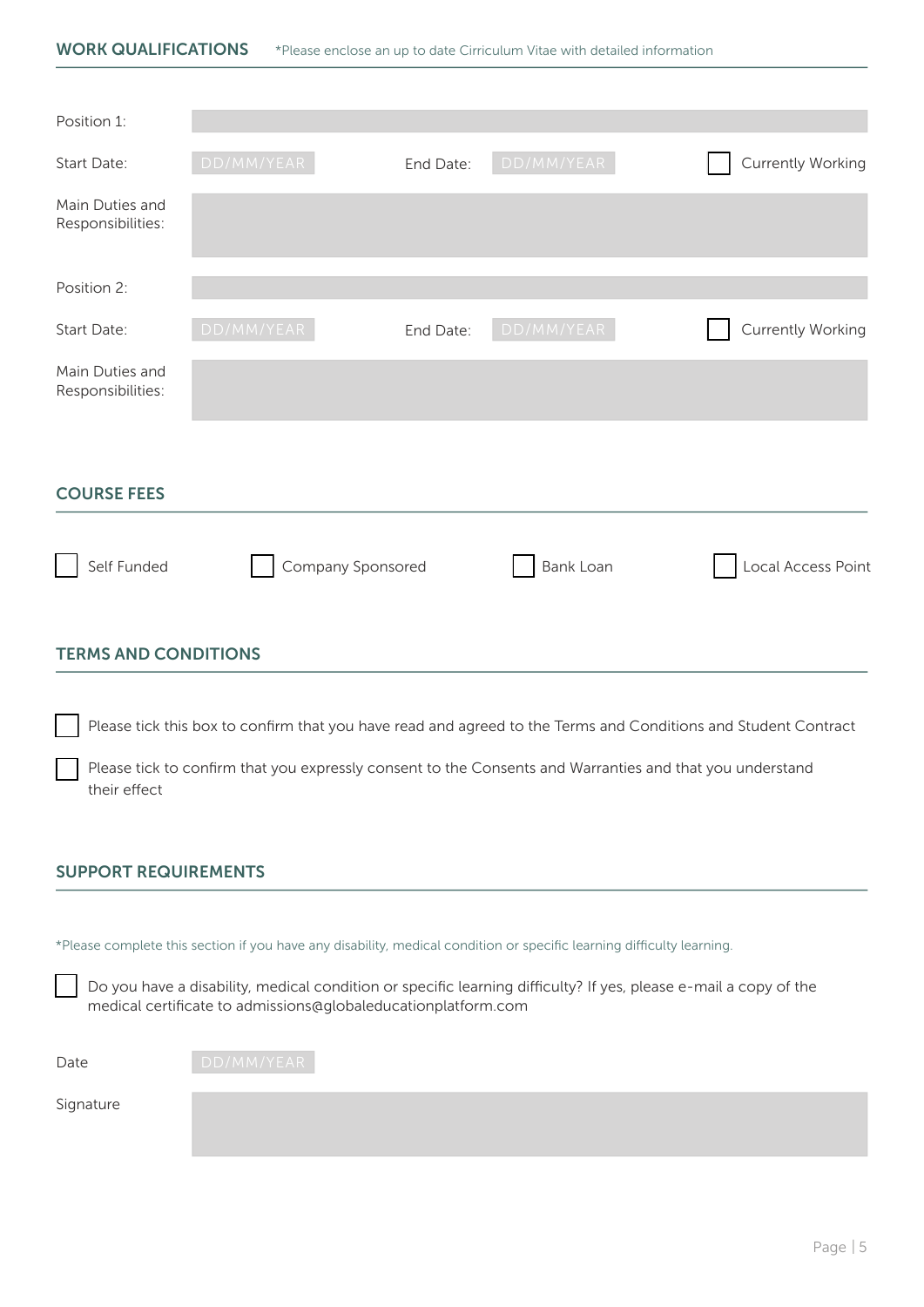

# Consents and Warranties

For all Study Modes

#### IMMEDIATE ENROLMENT WAIVER

I give my express consent to GEP beginning delivery of the services for my chosen course within the 14 day statutory cancellation period from the date of me submitting this application, including but not limited to providing me with access to the Learning Platform and course materials. I understand and agree that this means I lose my absolute right to cancel, and that should I cancel within 14 days:

- My refund will be reduced in proportion to the services I have received (e.g. awarding body registration and agent's commission paid on my behalf will not be refunded);
- Completed application form and signed student contract

#### PAYMENT TERMS

My GEP admissions manager or GEP referral agent (on behalf of GEP) has provided me with details of the following in a durable medium (e.g. by email, payment plan, or as a paper fee sheet):

- The total cost of the course fees, including VAT or other taxes where applicable;  $\bullet$
- The amounts of any initial deposits required;  $\bullet$
- Any accredited prior learning exemption fee

The Student shall pay to GEP the amounts stipulated in the Student Payment Plan (annexed herewith) in the manner specified thereto. The Student expressly agrees to the said terms and conditions and in witness and/or in agreement whereof, the Student places his/her signature hereto.

| Student Name:          |            |
|------------------------|------------|
| <b>GEP Student No:</b> |            |
| Date:                  | DD/MM/YEAR |
| Student Signature:     |            |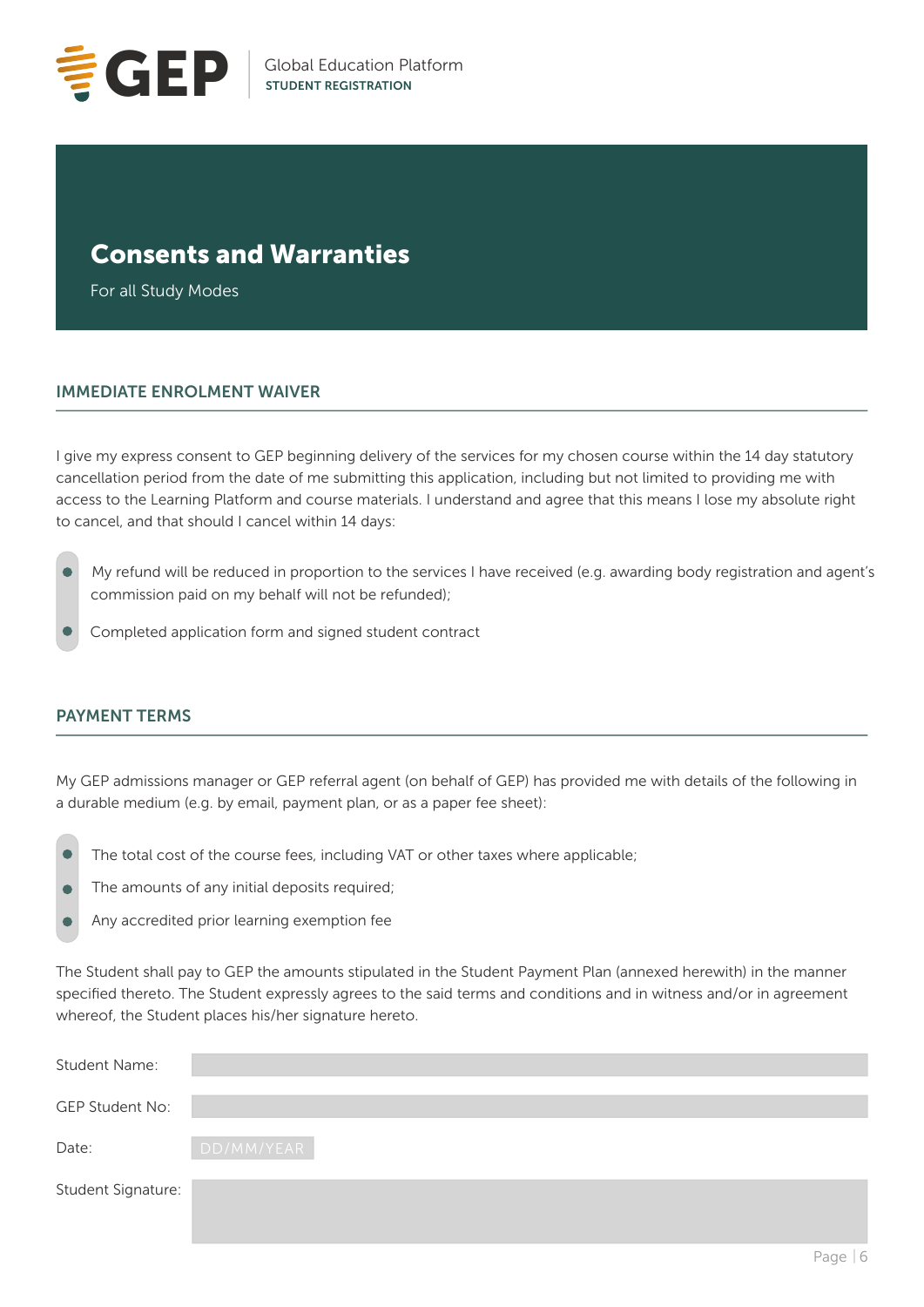The Partner shall be liable to collect the said amounts stipulated Student Payment Plan in the manner specified thereto, to make payments there from promptly to GEP, in any event payments shall be made by either the Partner or by the student directly to GEP. The Partner expressly agrees to the said terms and conditions and in witness whereof, the Partner places its signature/official seal hereto.

| Partner Signature<br>and Seal |  |
|-------------------------------|--|
| Student Signature             |  |

#### DATA PROTECTION CONSENTS

I consent to the collection, sharing, and use of any information I provide, including sensitive personal data such as on my health, in accordance with the following purposes:

- Enrolment with GEP, and with affiliated universities, and awarding bodies
- $\bullet$ Monitoring attendance on the courses provided by GEP, and associated universities
- $\bullet$ To ensure payment of fees specified in these Terms and Conditions
- $\bullet$ To allow GEP to comply, or to ensure my compliance, with the Terms and Conditions or Student Contract
- To prevent and investigate academic offences and plagiarism (e.g. Turn-it-in)

I also consent to GEP transferring my information to countries or jurisdictions which do not provide the same level of data protection as the UK, including Sri Lanka, and my home country, or to GEP Partners outside of the UK, if necessary for the above purposes. I acknowledge that if GEP does make such a transfer they will, if appropriate, put a contract in place to ensure my information is protected.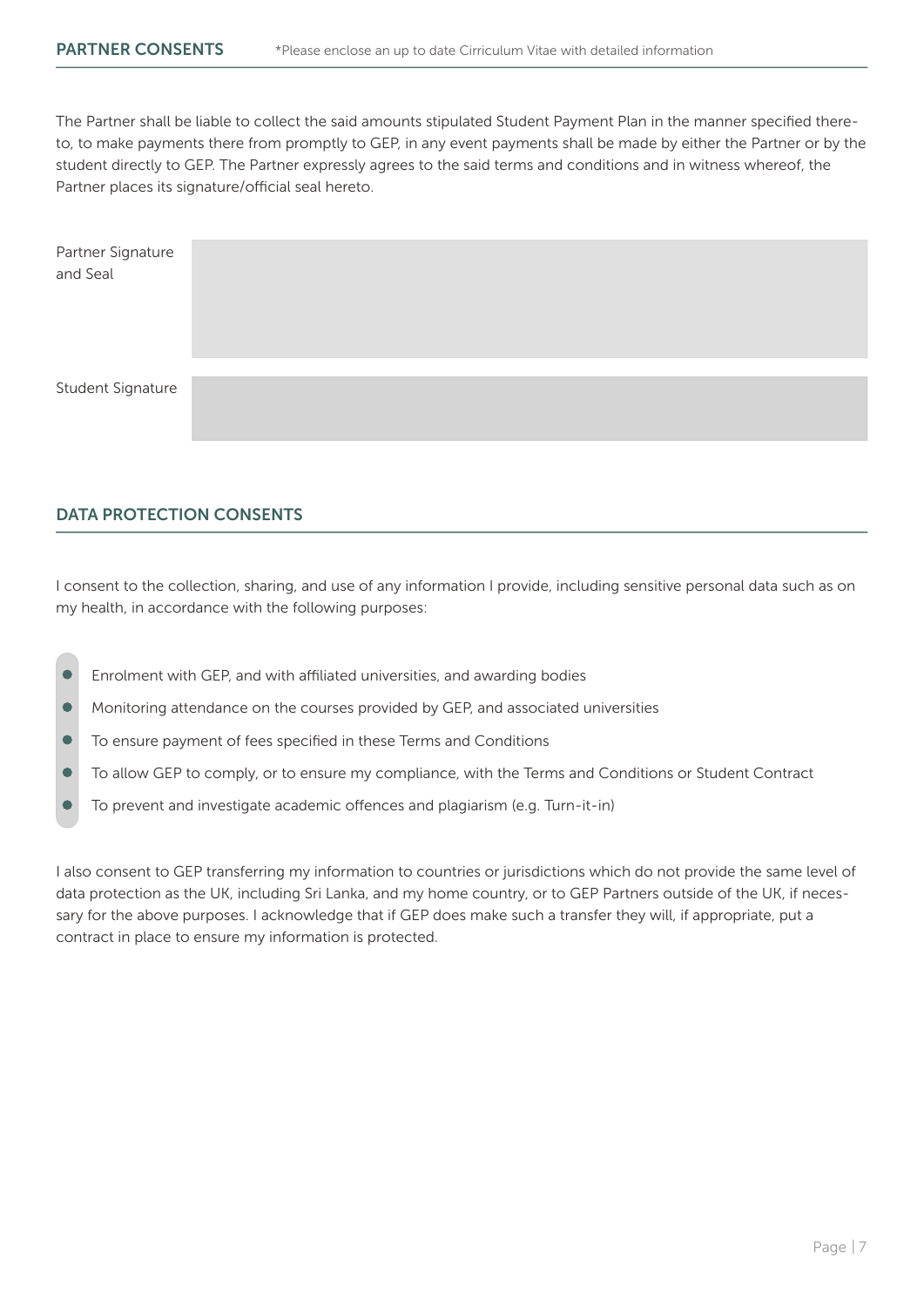I hereby authorise my Agent of GEP and my Admission Manager, to collect appropriate and necessary data, including personal data protected by the Data Protection Act (DPA) 1998, relating to my enrolment ('Enrolment Data') including:

| O         |                           | Transcripts, degree certificates, and other academic qualification records |  |  |  |  |
|-----------|---------------------------|----------------------------------------------------------------------------|--|--|--|--|
| $\bullet$ | Student ID cards          |                                                                            |  |  |  |  |
| O         |                           | Enrolment letters                                                          |  |  |  |  |
|           | Other                     |                                                                            |  |  |  |  |
|           |                           |                                                                            |  |  |  |  |
|           | Student Name:             |                                                                            |  |  |  |  |
|           | Course Name:              |                                                                            |  |  |  |  |
|           | University<br>Student No: |                                                                            |  |  |  |  |
| Date:     |                           | DD/MM/YEAR                                                                 |  |  |  |  |
|           | Student Signature         |                                                                            |  |  |  |  |